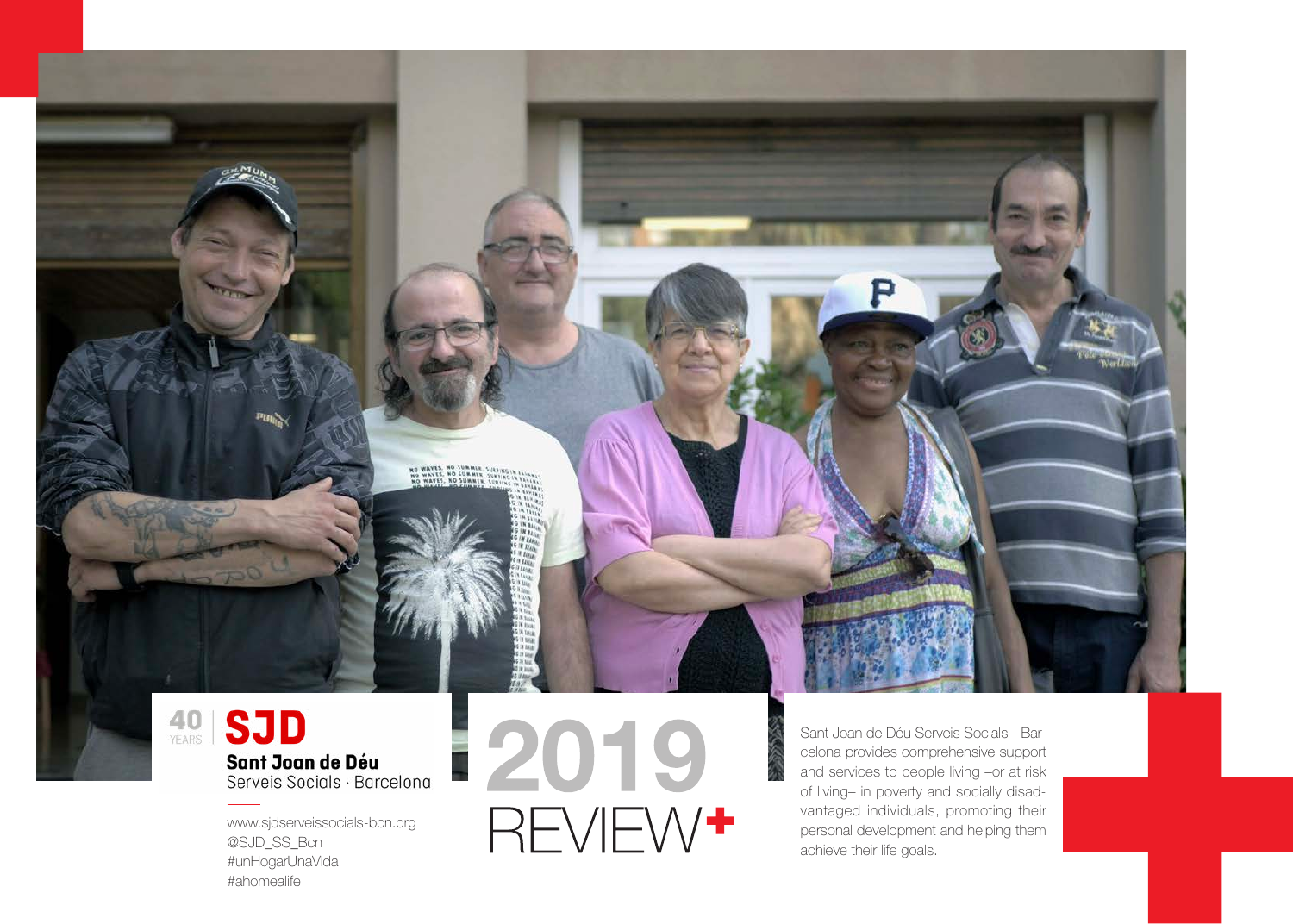## $\mathrm{S}$ LJPP $\mathrm{O}\mathrm{R}\mathrm{T}$ + WE HELP PEOPLE RECUPERATE THE KEYS TO THEIR LIVES



Every day we provide multi-faceted services for **325** people living in poverty and inequality.

As we know that every person has a different life and different needs, we work alongside each individual as much time as necessary to ensure they are completely recovered and prevent them from suffering relapses.

**In 2019 more programmes have been developed to offer tailored options to each person.**



**684** service users in 2019

| 84%   | men                 |
|-------|---------------------|
| 16%   | women               |
| 64%   | aged 41 to 60       |
| 41.6% | Spanish nationality |
| 15.9% | EU residents        |
| 42.5% | non-FU residents    |

**Families with children have started receiving support through the Insula and Housing First-Llars programmes.**



**40%** of people have a job when they stop receiving SJD SS BCN support.

**36%** of people who start receiving SJD SS BCN support are considered poor workers (they have a job, but can't afford housing).

To improve job prospects, in 2019 a specific employment-based approach has been implemented and we have continued working in cooperation with other organisations: Probens, *Feina amb Cor* of Càritas Barcelona, Barcelona Activa through Institut Municipal de Serveis Socials (IMSS) of Barcelona Municipality, Urbacet, Fundació DAU, Intecserveis, Fundació Mambré, Hospital de Sant Joan de Déu, Amiga ETT of Fundació Formació i Treball, Associació d'Empreses del Baix Llobregat (AEBALL), Fundació ARED, Asproseat CET, Fundació d'Atenció a la Dependència of Sant Joan de Déu (FAD), Fundació Cares and Grup Nomo.

**Having a dignified job means more self-sufficiency, empowerment and self-esteem, ensuring a better life.**



**76%** people end their support process with an income.

**Job-search support is designed to help both find a job and improve economic status, since only 18% of workers earn more than 800€ /month**.



**62.8%** of service users\* achieve their objectives: find a job, access secure housing, receive social benefit...

**67%** manage to improve their housing situation.

**38%** of these obtain their own housing unit.

**\*** Llars, Creu dels Molers, Hort de la Vila and Externs programmes.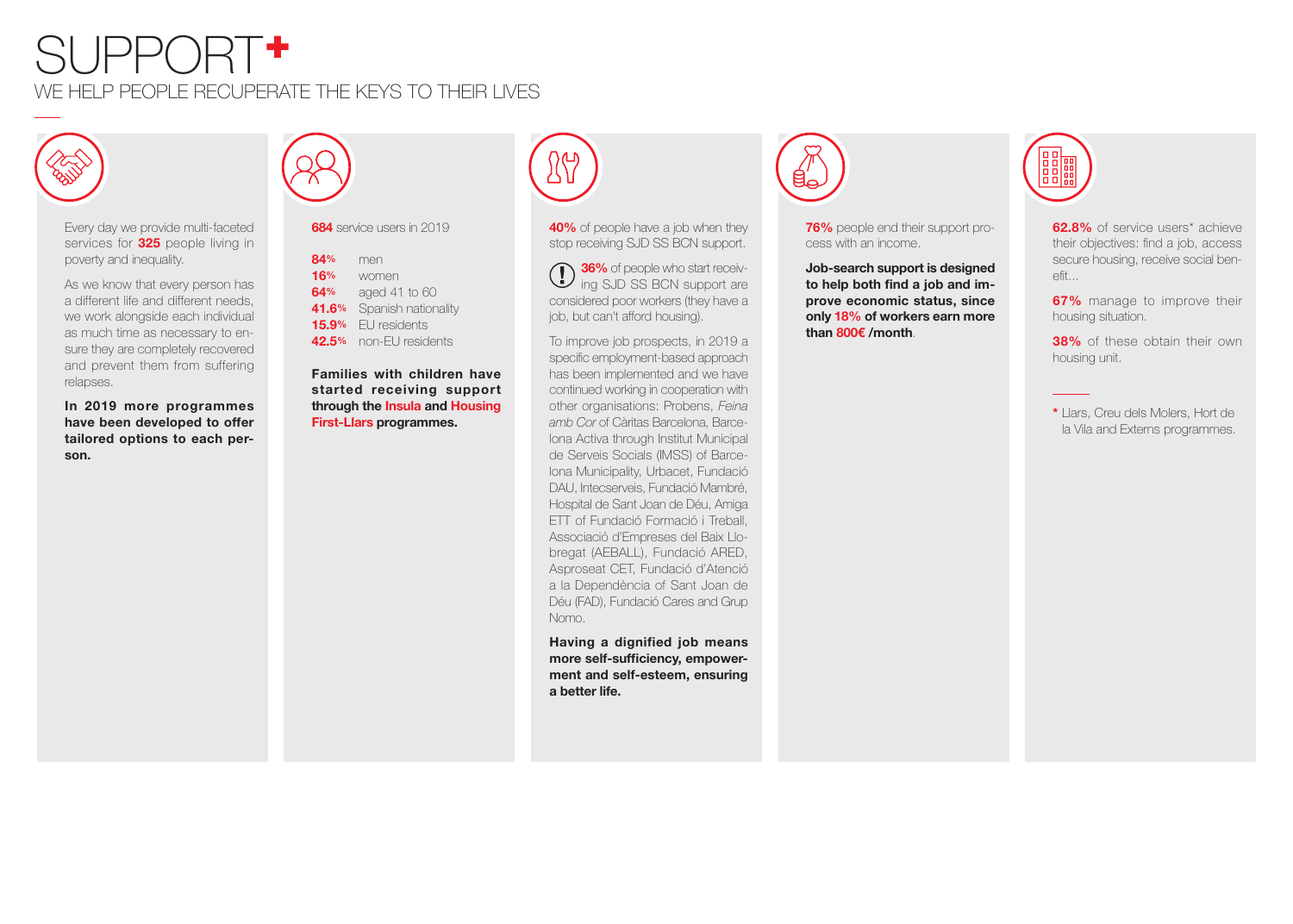

**Altin** is in his early twenties and arrived in Barcelona as a refugee, but he was denied asylum. He managed to obtain his residence permit while he was housed in Creu dels Molers. This enabled him to get a job and he now works as an assistant chef in a hotel. He was discharged from the centre and started sharing a flat.

**Elena** is more than 50 years old, suffers many health issues and is unable to work. She recovered during her stay in Hort de la Vila centre and has managed to access a Housing First–Llars programme with her noncontributory State pension, where she leads an independent life. She feels proud of being able to maintain a flat and enjoys her intimacy and independence.

**Juan** lived for more than 20 years on the street. He was homeless for so long, that he learnt to survive and believed this was the only option available to him. He entered the Hort de la Vila centre, where he got advice on how to apply for a benefit that was eventually given to him after many difficulties. He was used to living on the street and he found it difficult to adjust to life in a shared environment, so he left and entered the Externs programme, where he continued to receive support. Finally, he was helped to find a place in a social housing facility. There he has discovered a new way of life, more peaceful and safe, where he feels happy with his dog.

**Jorge** started living in a residential centre after many years living in poverty. Here he could plan his future, recover his life and restore the relationship with his son. Nevertheless, he was diagnosed with a serious and incurable illness. Jorge decided to spend the rest of his life supported by the professionals in the centre. Accessing the residential centre enabled him to live the final part of his life surrounded by his son and people close to him.

**Jhon** and **Jaume** have lived together in the Llars programme for a long time after surviving complicated situations. They have become good friends. Despite being very different, they consider themselves brothers. Jhon has obtained a flat and has left the Sant Joan de Déu programme; they are planning to live together when the time is right.



**\*** Real stories, though the names have been changed to protect the individuals' privacy.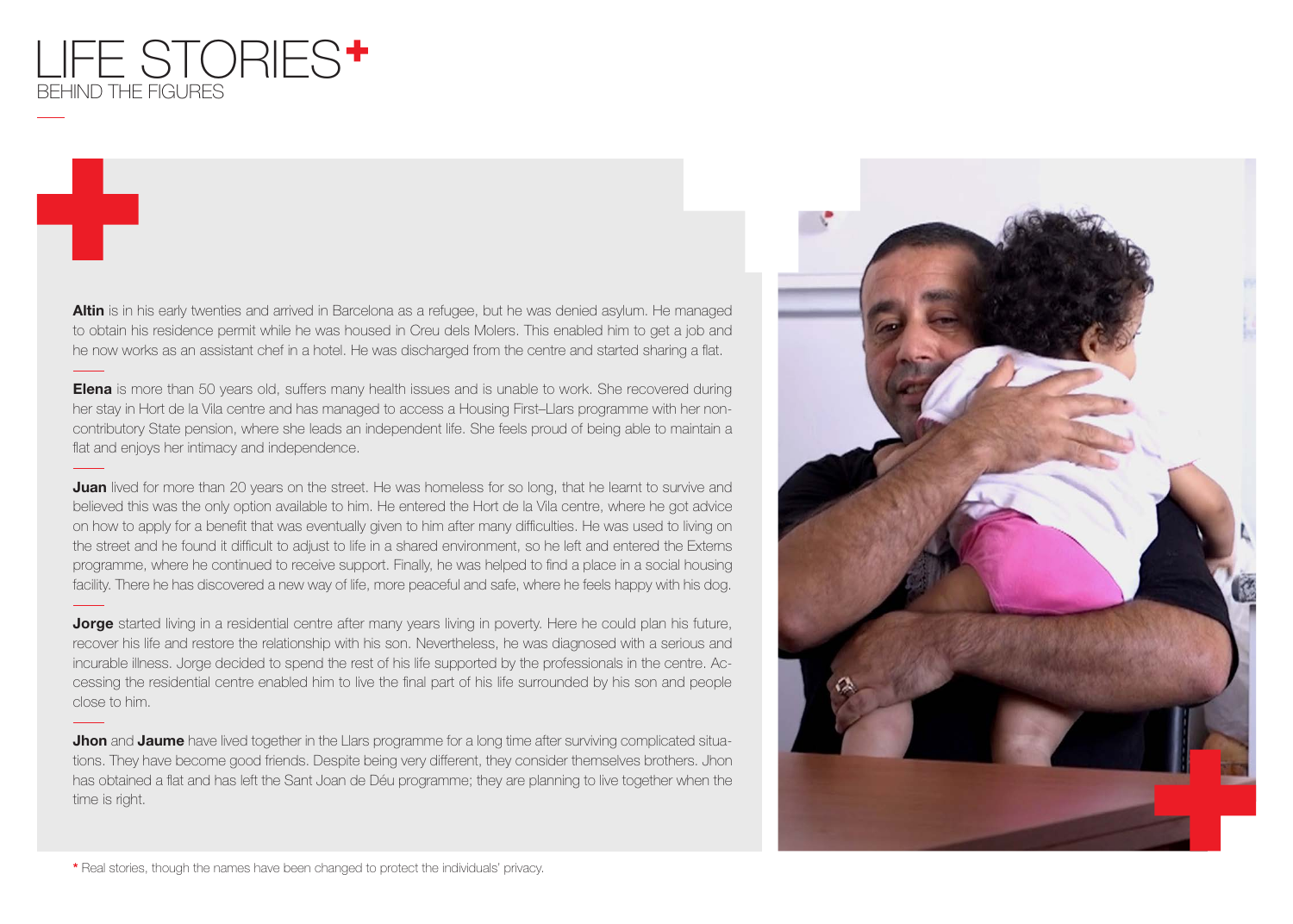## TAILORED PROGRAMMES. **325** SERVICE USERS EVERY DAY IN **8** PROGRAMMES PROGRAMMES<sup>+</sup>

|                | Self-contained housing [ Supported accommodation centres A Service users |                    |
|----------------|--------------------------------------------------------------------------|--------------------|
| Shared housing | Other services                                                           | P <sub>laces</sub> |



**In 2019 more vulnerable groups have received support services (single-mother households and rough sleepers, among others).**

**We work alongside people 198 days on average in accommodation centres; 465 days in the housing programmes and 170 days in the off-site programmes.**

Our support is measured to guarantee its efficiency and thus prevent relapses into homelessness circuits.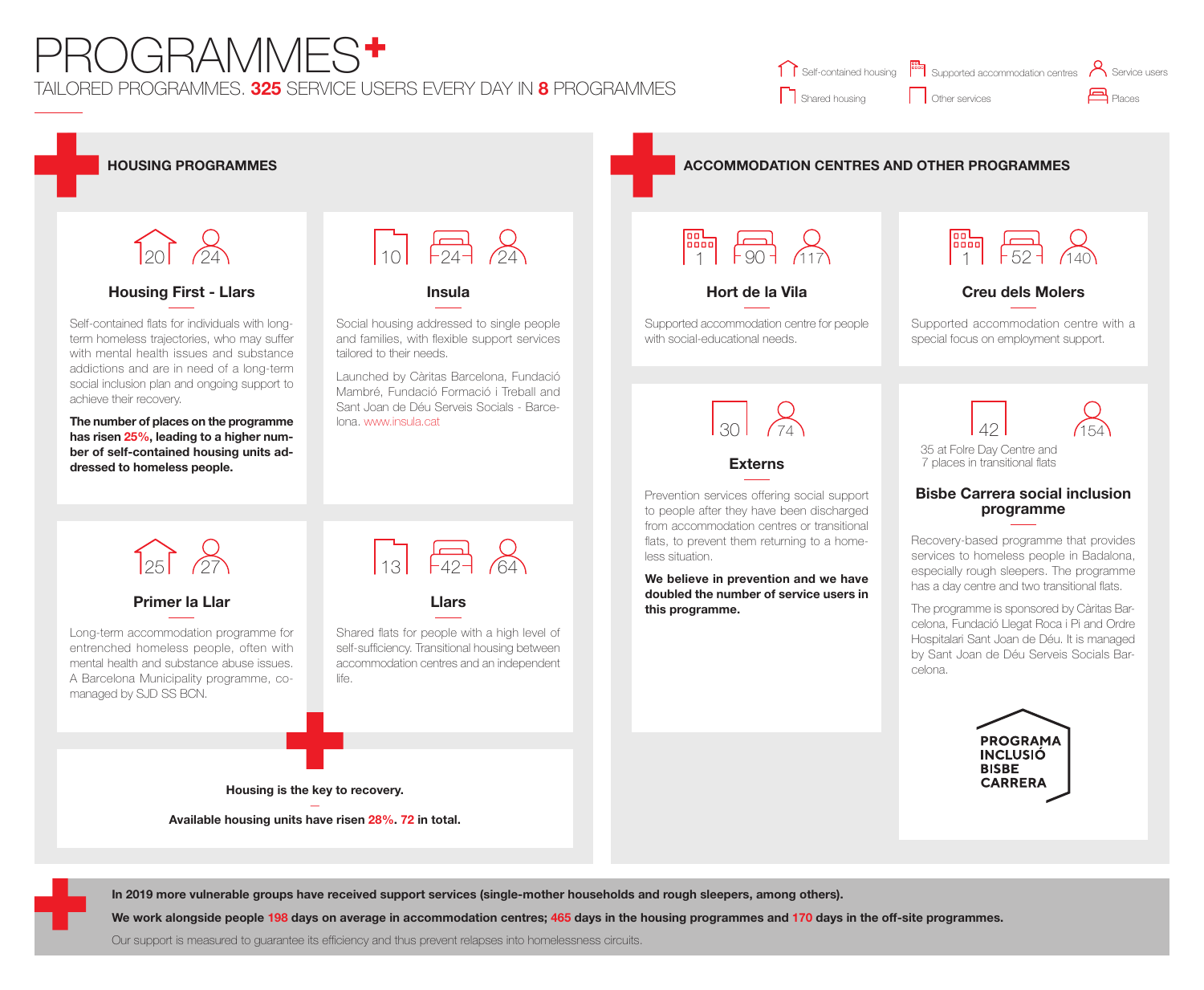# COMMUNITY<sup>+</sup> TRANSPARENCY<sup>+</sup>

**NETWORK**

with about thirty community organisations.



with the community:

- > We have organized 34 talks to schools through the project #educaSJD; six of which are academic and training projects.
- > 840 students from 13 schools have participated. We have encouraged citizen participation through **Magic Line**: www.magiclinesjd.org
- > We are very visible in the community, by means of organizing fundraising and campaigning activities, and letting organizations and foundations use our facilities.

### **COOPERATION**

with our twinned centre in Mexico. San Juan Grande.

Together, we have started a social work exchange programme. Six sessions have been held throughout the year.

| <b>TEAMWORK</b> |  |
|-----------------|--|
|                 |  |

**180** people **76** staff **8** interns **96** volunteers

- > **We've got a young and stable professional team.**
- > **The volunteers' team has incorporated younger people this year and also parents with management positions.**
- > The volunteers' team is part of the organisations heartbeat: they support service users throughout their recovery path, provide service support in the centres. organise training activities and carry out or co-organize leisure activities.

**TIES**

building alliances with other Ordre Sant Joan de Déu centres and external organisations to provide quality support and innovation, thus ensuring greater efficiency.



- > Sant Joan de Déu Community Service provides funds for our social projects.
- > Cione Ruta de la Luz Foundation arranges optician visits and provides new glasses for people who can't afford them.
- > Alfa Consulting offers free professional advice.
- > Fundació Prado Pintó and Novasol participate in the humanization of spaces project and they are renovating some areas in accommodation centres.



we participate in different networks to share knowledge: XAPSLL (support network for homeless people in Barcelona), ECAS federation (Catalan organizations of social action), the Third Sector Board, Housing First Hub and FEANTSA (European Federation of National Organisations working with the Homeless).



**To ensure**

That the person becomes self-sufficient again and can:

- > Live in a housing unit.
- > Have his/her own income.
- > Restore family bonds and build a social network.
- > Achieve emotional balance, improve self-esteem and be more motivated.
- > Get a job.
- > Access healthcare services to improve health and normalise his/her life.

We RAISE+ awareness to draw attention to homelessness **51,921 €** We ENCOURAGE+ more advocacy to improve social policies **49,078 €** We ATTRACT<sup>+</sup> more volunteers to build solidarity 64.022 €



Our accounts are audited and we are accredited with ISO 9001:2015